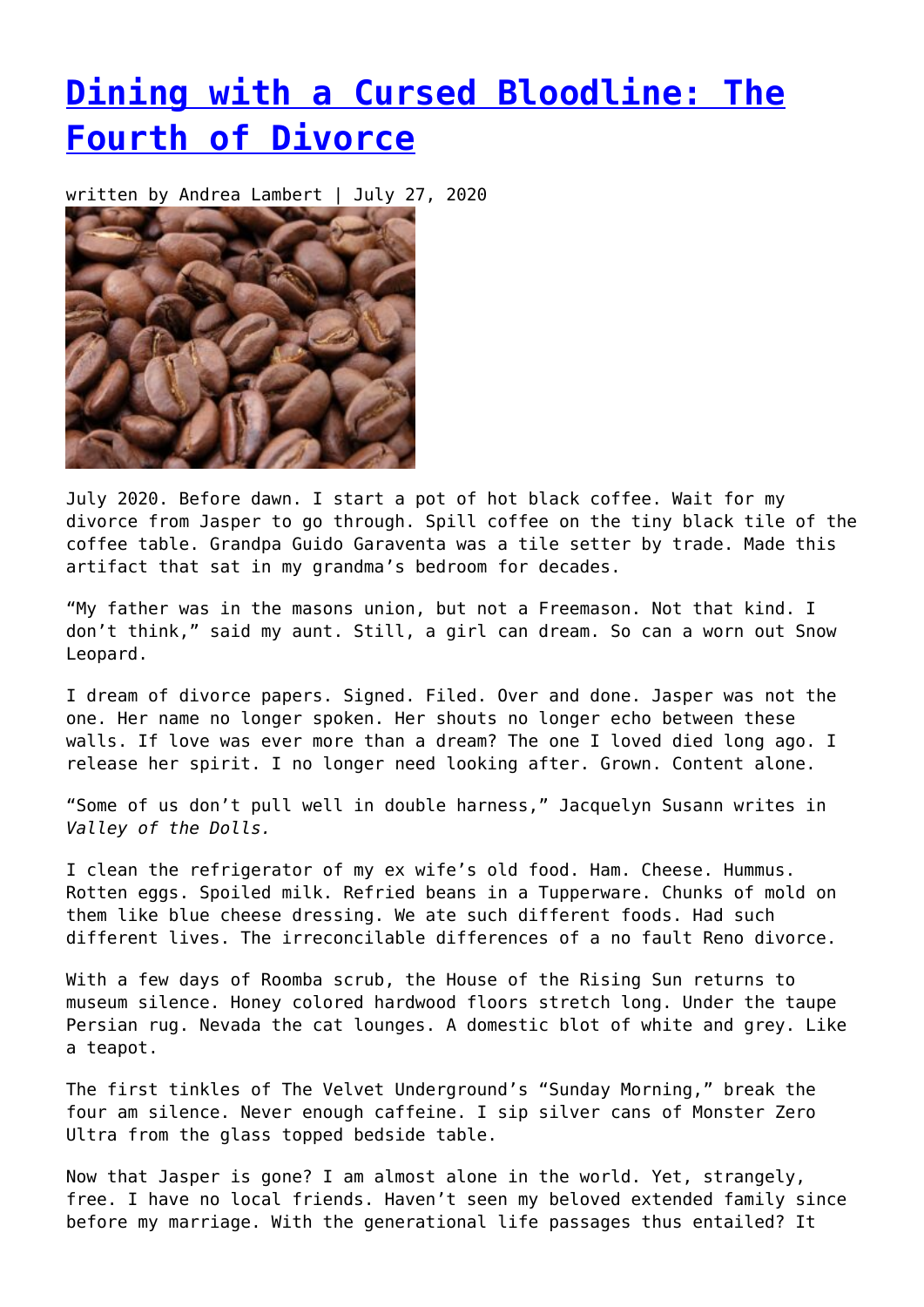seems natural for family tree branches to drift apart. Focus on their own.

Reno never felt safe during the Trump administration. Now is the height of the pandemic. Convalescing from perhaps COVID? I withdraw inside. Despite hot sun. Lush green grass. Beckoning from the backyard. That fresh air seems toxic as nuclear winter. I remember prior summers sunbathing in a lemon print bikini. My body is rounder. Softer. More somnolent now.

I'm depressed. I snack relentlessly. Wait for the divorce to go through. Get cartons of Raley's Deli Fresh Oatmeal Raisin cookies. Refuse to share them with the cat. White paws listlessly toy with the empty plastic carton once I am done.

I sit on the green velvet couch. Turn on *American Horror Story: Apocalypse.* Munch on a bag of sliced Deli Swiss. Picking up each slice. Removing the white paper dividers. Devouring them two at a time. I pile the last four slices together. Stuff a handful of tortilla chips into my mouth.

Stomach heavy with food. I lie down on the couch. I feel too weak to get up. This post COVID fatigue is real. While I'm glad I survived March's bout? I am now even more disabled then I already was. Always tired. I feel like I'm bleeding out. To no wound. If that was COVID? It only continued my disability's isolation. Interiority. My world shrank. From the property line. To the house. To the bed.

If only. If only Jasper didn't lie about her age on that dating app. Or I never made the decision to take a lover two years ago. I would not be waiting for a divorce now. Every day. Before dawn I anxiously wait for her to sign the papers. I can't do anything but hope.

Somehow, I sit up. Watch television. Leslie Grossman as Coco St Pierre Vanderbilt magically detects gluten. Joins the Coven at Mrs. Robichaux Academy for Exceptional Young Ladies.

My wife and were a mini coven for a time. Both witches. Interested in powers of talismans and crystals. Her Southern Pentecostal background was useful to our combined workings. I've never read the Bible. My ex wife could recite Psalms. In turn, I guided her on which of my witchcraft books to read. Hungry to learn. Jasper took pages of notes. I tutored her on spellcraft. Painting. Once our relationship became much more that of mentor figure and teen.

"I have so much to give, I have so much to teach," I said to Jasper. Quoting *AHS: Coven*'s Supreme Fiona Goode. She says this at an al fresco brunch spot. Over waffles and mimosas. To her blond protege. Before slitting her throat.

I did not kill my first domestic partner. It's appalling that I even need to say that, but I know how people are. I was an unstable, mentally ill alcoholic. My heedless addiction contributed to her death drive to take her own life. A suicide I will never get over.

The second time around? My do over? I try so hard to make it right. I rush marry this butch I meet on a dating site. We have so much fun together. It just isn't enough. When the COVID comes? With it the troubles? Our clashing